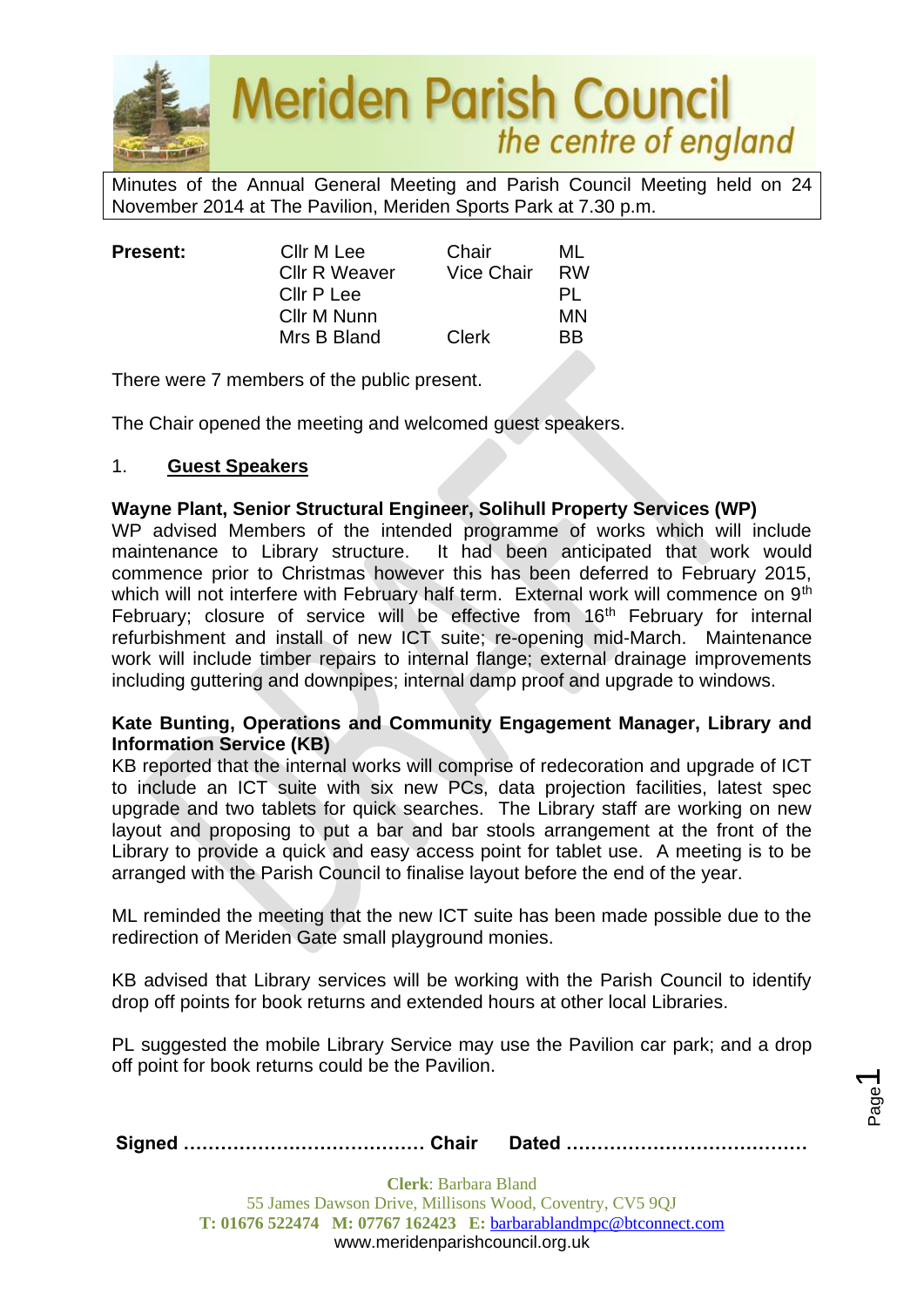

RW advised a need to check with Meriden School as to their scheduled Library visits; there is also a need to advise stakeholders of the refurbishment and closure dates.

**Sarah James, Principal Planning Officer, Solihull Policy & Spatial Planning (SJ)** SJ reported that Meriden Parish Council had applied to SMBC for Parish Designation defining the area of the Parish. Public consultation was published on 19<sup>th</sup> November 2014 with a deadline of 16th January 2014 to receive stakeholder comments regarding Parish designation. SMBC will then assess application, looking to see if the boundary makes sense and no settlements have been cut in half in the process. The application will then to Cabinet Member for decision to approve application for designation.

SJ advised SMBC has a guide to preparing a Neighbourhood Plan; consulting with local businesses, community groups, residents and other stakeholders. A Neighbouhood Plan goes through an independent examination and is subject to referendum with 50% of the Parish population having to vote for the Neighbourhood Plan to be adopted. The Neighbourhood Plan formally becomes part of SMBC and has weight within SMBC strategic process. The Neighbourhood Plan content links to Meriden Parish Council/local people/local businesses and has basic conditions of conformity to the content of SMBC Local Planning for development and design policies for the next 15 years.

ML advised that the Parish Council is launching the first consultation at Meriden School's Christmas Fayre on 28<sup>th</sup> November and questionnaires will be available to complete.

RW requested residents be part of a small working group and volunteers are required to come forward. Three attendees volunteered their services.

The Chair thanked Wayne Plant, Kate Bunting and Sarah James for their time and attendance and they left the meeting.

The Chair opened public participation and invited questions.

A resident raised issues of litter, fly tipping, dog fouling and provided the update below from his meeting with local PCSO Handley:-

1. On fly tipping specifically:- On the latest incident in Walsh Lane, he took away a photo and said he would progress as to the latest status of the prosecution and get back to either you or I. As it is now a civil case, the prosecuting authority would be SMBC (Environment Crime Office Is that correct?). He agreed to request Police to increase their surveillence in that area.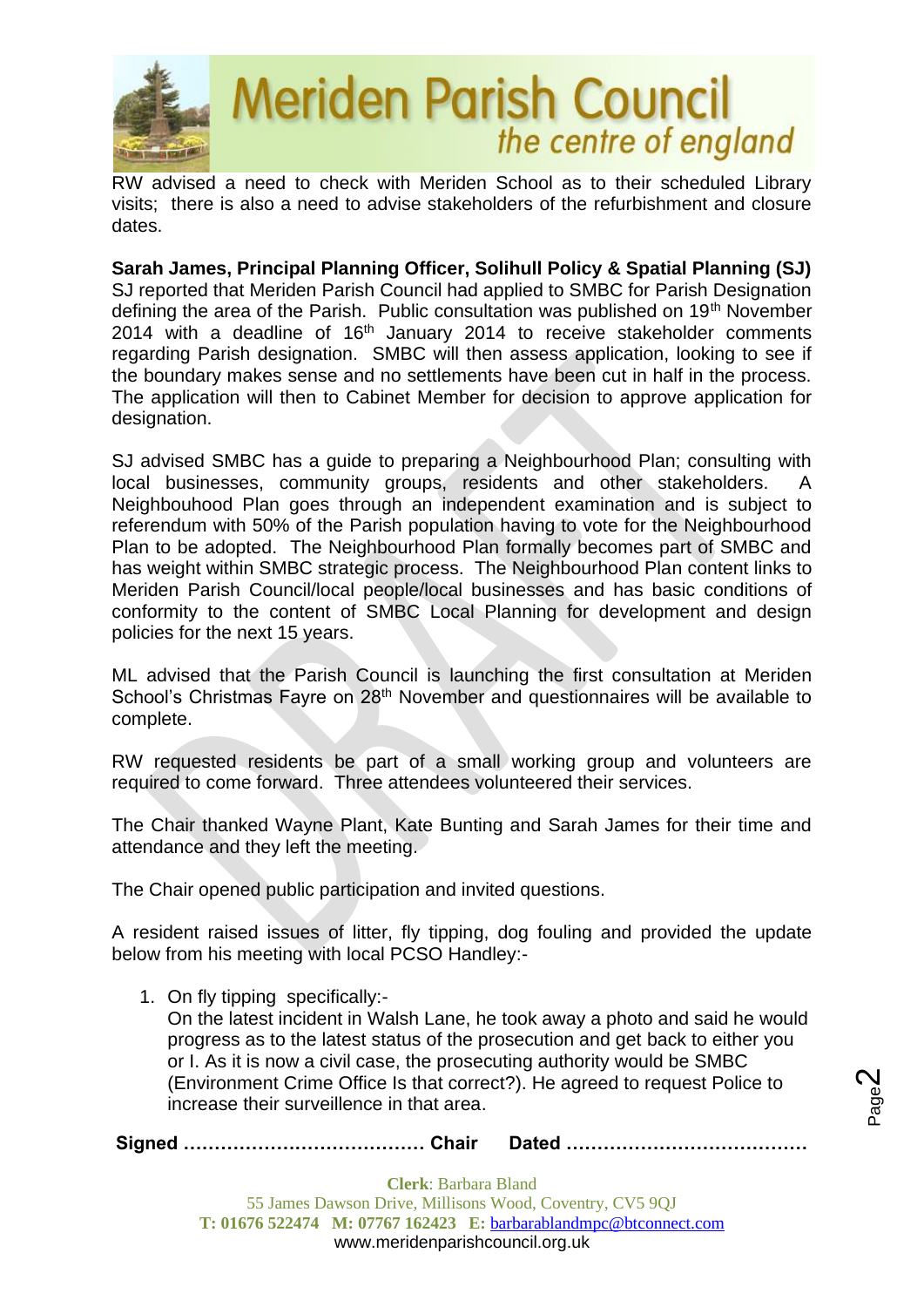

I expressed sheer frustration that as a keen walker and with friends in the area, fly tipping is not only despoiling the countryside and villages, but also a danger to walkers, road safety, wild life, domestic pets, and farmed animals. Also a cost to the authority (clearing) and emotional costs to local residents. However he did say he would request extra patrols in that area.

2. Fly tipping/litter dropping enforcement generally:-

Enforcement rules are extremely difficult - apart from police catching in the act. Traffic wardens do not have powers, citizens do not have powers, except report. He did agree to pursue my request that a presentation be made to HOE school pupils by police, to reinforce and advise the message about litter. It worked well in the past with ASB. My request for signs eg ' Litter, minimum penalty £75' would best go to the Parish Council, then SMBC. I have tried before no success.

The resident continued that with the success of winning Solihull Neighbourhoods in Bloom Best Village, then with a blitz and pulling together let us be awarded Best Kept Village 2015! He advised that Meriden RAID are proposing a litter pick and speed watch in 2015.

PL responded that there have been site meetings with Wendy Henry, SMBC Street Cleaning, and if anyone witnesses dog fouling then this should be reported directly to her to come and clean up. The email address is published in the Meriden Mag.

A resident introduced herself as a newcomer to the Village and advising of her family's intention to make this their forever home; explaining a proposal to extend the bungalow property in Church Lane into a 4 bed sustainable eco house that will be sensitively and sympathetically designed to conform with Church Lane conservation area. Plans will be shared with the Parish Council once drawn up.

ML replied that this was a thoughtful approach and await the Parish/Neighbour Notification from SMBC Planning officers.

ML concluded the public participation with promoting the Santa Fun Run to be held on Sunday 7<sup>th</sup> December organised by the Rotary Club.

The Chair closed public participation and invited residents to stay for full Council meeting.

## **2. Welcome & Apologies**

The Chair opened the meeting and accepted apologies from Cllr Haque, Cllr Barber, Cllr Lynch-Smith and Cllr Bell.

## **3. Declarations of Interest**

3a To declare any personal interests in items on the agenda and their nature. There was nothing to declare.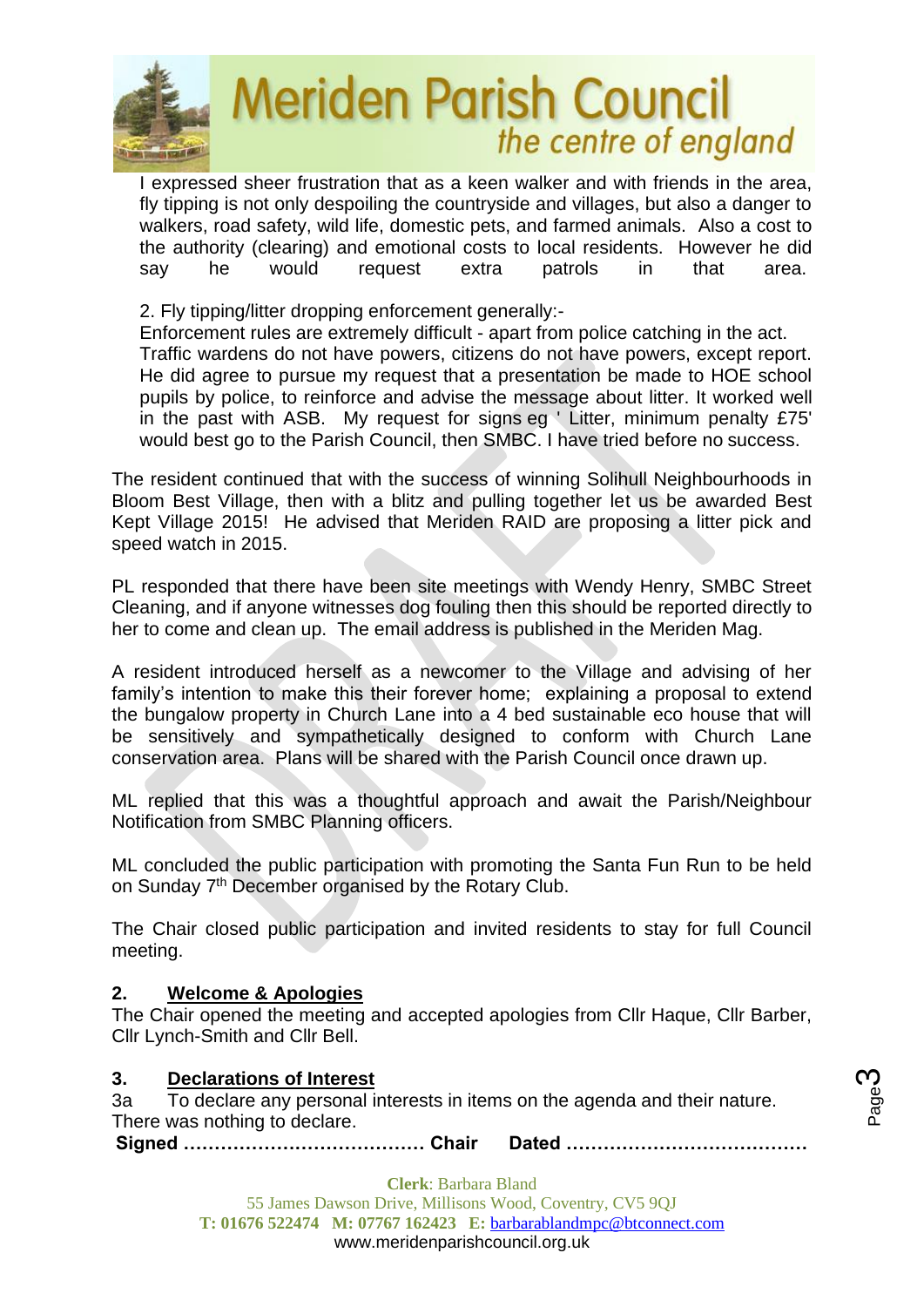

3b To declare any prejudicial interests in items on the agenda and their nature There was nothing to declare.

## **4. Minutes**

The minutes of the meeting held on 20<sup>th</sup> October 2014 were considered and agreed.

**IT WAS RESOLVED** Members approved the minutes of 20<sup>th</sup> September 2014 and the Chair signed.

## Matters Arising:

There were no matters arising.

## **5. Standing Orders**

The Clerk reported standing orders review remains a work in progress.

**IT WAS RESOLVED** The item is deferred to next meeting.

#### **6. Finance**

The Clerk advised the need to separate Meriden Parish Council into two separate accounts (i) Meriden Parish Council and (ii) Meriden Sports Park Limited. Therefore the Clerk requests Members consideration to effect the following:-

#### **Recommendation**:

1.Grant Thornton advise that MPC reserves/investment is too high and recommend reducing during this current financial year.

2.Due to Meriden Sport Park Limited company set up it is proposed to separate accounts, a requirement for Companies House and HMRC reporting; therefore working with Edge Finance and Grant Thornton the above split is required to be retrospectively to the start of new financial year being 1st April 2014.

3.This has been achieved using the Annual Return for year end 2013-14 as per Grant Thornton's advice for a smooth transition and to correlate year end 2014-15 against audited accounts for year end 2013-14 and I & E account for committee split.

## **Proposal**:

(i) Members to agree and approve way forward for separation of MPC committee accounts to MPC and MSPL Company Accounts.

(ii) Members to agree and approve the transfer of public sector deposit account to MSPL Company Accounts.

(iii) Members to agree and approve the Clerk/Responsible Finance Officer to work with Edge to finalise transfer and set up.

(iv) Members to agree and approve the Clerk/Responsible Finance Officer to appoint Grant Thornton to undertake external audit for MSPL year end.

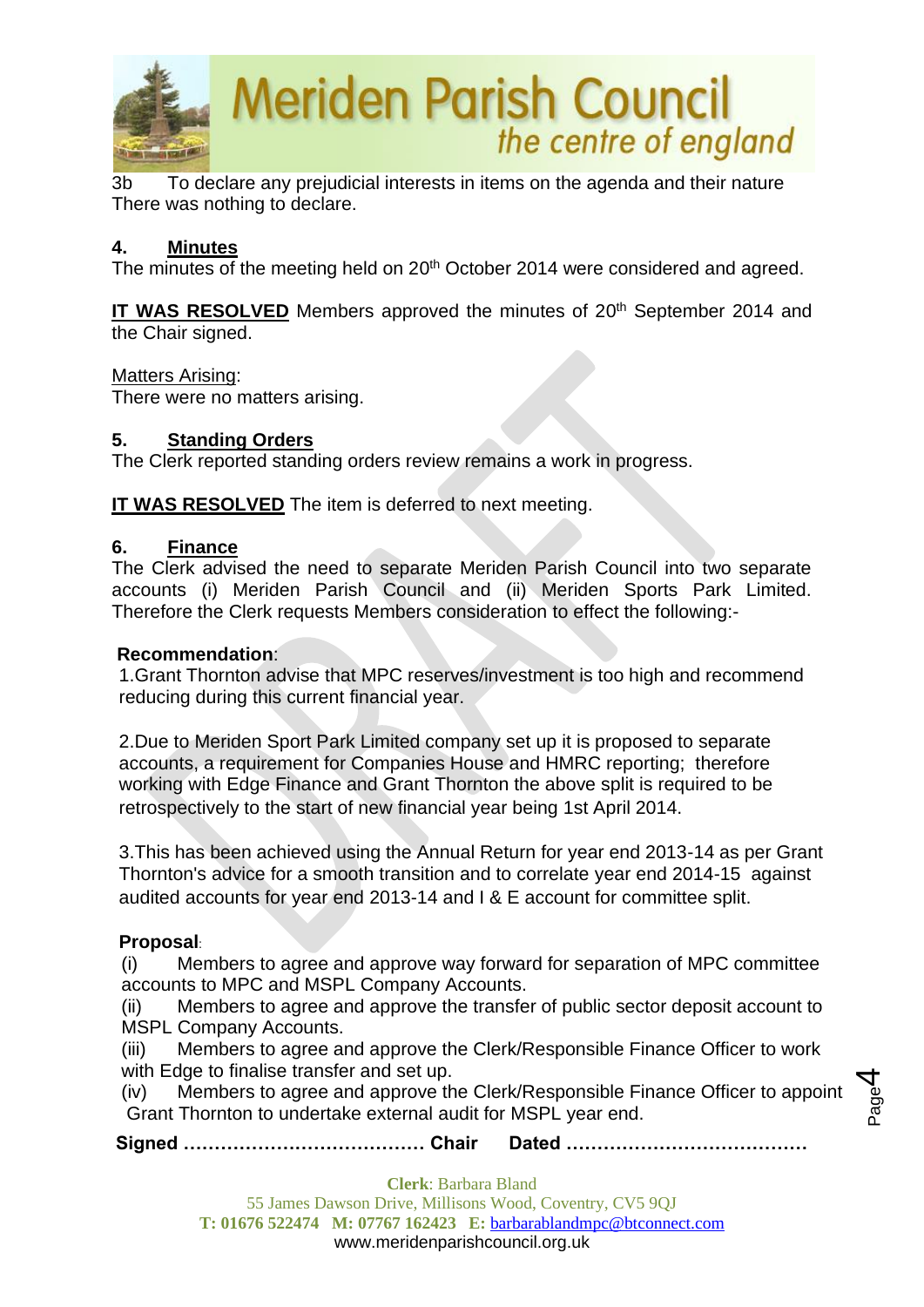

*For the purpose of Grant Thornton external audit for year end 2014-15 this justification will accompany MPC accounts together with minute of full Council meeting 24th 24th Nove November 2014 with Members resolution and approval to undertake separation of Aecommen accounts in accordance with auditors recommendation and Companies House Annual Return requirements.*

**IT WAS RESOLVED** PL proposed approval seconded by RW.

6.1 Approve November Payments

Members received payments for approval. PL proposed payments be approved, seconded by RW.

**IT WAS RESOLVED** Members approved November payments.

6.2 Council Tax Support Funding 2015-16

The Clerk advised receipt of email from WALC from SMBC, circulated to Members, advising of £119,000 allocation of support grant to be shared between all SMBC Parish and Town Councils pro-rated to number of households. There is no definitive precept figure or support grant at the current time; the Clerk was requested to find out proposed precept and grant for consideration and approval at December's meeting.

**IT WAS RESOLVED** The Clerk to liaise with SMBC financial operations officers to confirm precept budget 2015-16 and proposed top up grant.

## 6.3 Meriden Village Hall Committee

This request was circulated to Members. Consideration to content of request is required and the item is deferred to December's meeting.

## **IT WAS RESOLVED**

6.4 Meriden Mag Website Host Request

Members considered the request for the Parish Council to pay £60 for website host address. PL proposed payment seconded by RW.

**IT WAS RESOLVED** Members approved paying the sum of £60 for Meriden Mag host address for website.

6.5 St Laurence Church 2015 Maintenance Request

This request in accordance with recent meeting with St Laurence representatives was considered. RW suggested a further benchmarking exercise was required by the Parish Council and she and the Clerk would carry out this exercise identifying savings.

**Signed ………………………………… Chair Dated …………………………………**

Page<sup>1</sup> 5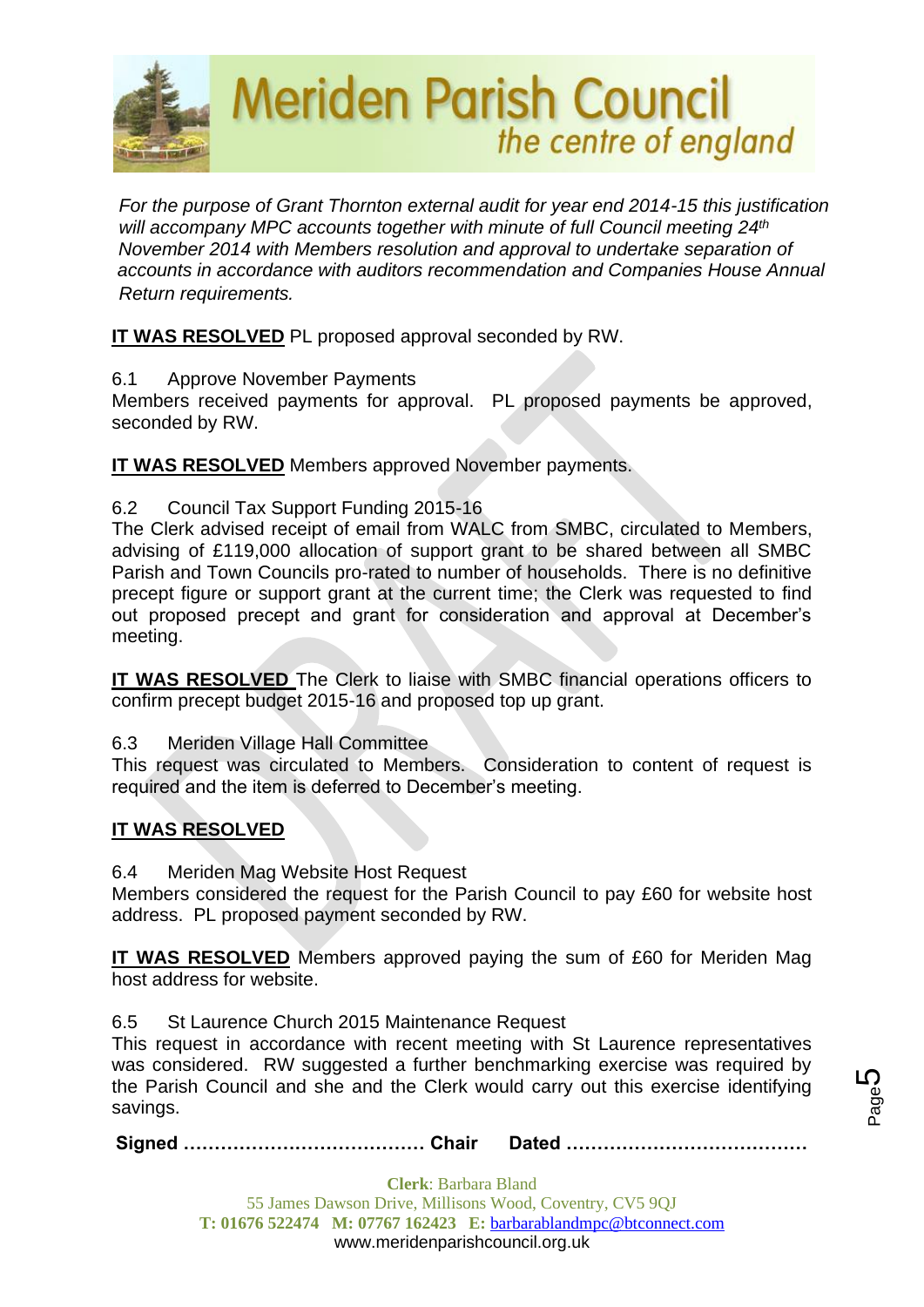

Assistance will also be given to bid writing to secure external funding. RW recommended deferment to next meeting.

**IT WAS RESOLVED** A benchmarking exercise to be undertaken by RW and the Clerk identifying savings and recommendation to move forward with maintenance schedule for 2015.

## **7. Progress Reports**

7.1 Village Hall Management Committee Nothing to report.

## 7.2 Community Governor for Meriden C of E School

Cllr R Weaver reported the Christmas Fayre is arranged for Friday 28<sup>th</sup> November between 5 and 7pm. Ofsted been and gone with feedback that teaching is good but there areas of improvement to be worked upon.

#### 7.3 War Memorials

ML reported a meeting had been held with Conservators, St Laurence Church Warden and Parish Council representatives to establish programme of maintenance and responsibility for the Cyclist's Memorial. Conservators raised concerns around the supply of PA system, payment of band and road closure notices. A letter has been written to English Heritage on behalf of the partners aforementioned to determine its role along with SMBC responsibility for long term maintenance of the Cyclists Memorial. A meeting is arranged for 10<sup>th</sup> February 2015 at 4pm at The Pavilion to further discuss English Heritage response and approve terms of reference and constitution of partners within Working Group.

**IT WAS RESOLVED** The Working Group will meet on 10<sup>th</sup> February 2015.

7.4 Meriden Pool Nothing to report.

7.5 Allotments – Cllr M Lee & Clerk

The Clerk advised invoices will be sent out for 2014-15 allotment rents.

7.6 Footpaths/Forum Nothing to report.

7.7 Quarries Liaison Group

Nothing to report. The Clerk advised the next meeting will be 15<sup>th</sup> December 2014.

7.8 Solihull Area Committee Nothing to report.

|--|--|

Page ပ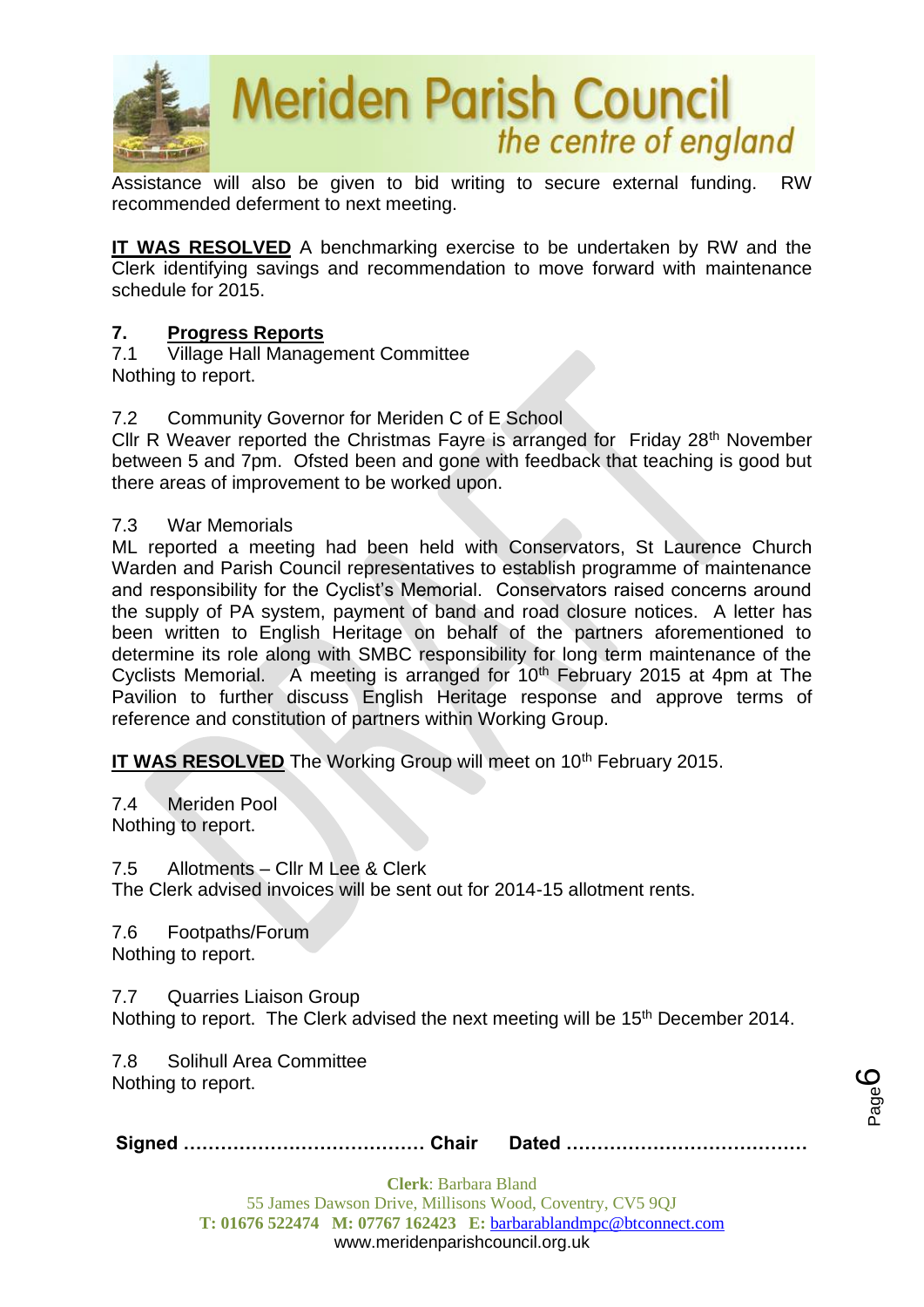

7.9 Tree Wardens & TPO List Nothing to report.

## 7.10 Community Surgeries

The Clerk circulated issues raised at Community Surgery held on Monday 3rd November 2014 as follows:-

- Cars speeding in and out of Sports Park entrance; speed notices requested.
- Residents on Meriden Hill using leaf blowers and piling leaves on pavements thus causing obstruction.
- Walsh Lane first gateway fly tipping of fridges, freezers and other rubbish.
- Middle gateway of old traveller's site at Eaves Green being fly tipped with UPVC window/door frames – potential flood risk?
- Water leak still not fixed on Eaves Green Lane.
- The stretch of highway between A45 junction with Pickford Green Lane and James Dawson Drive requires immediate attention – potholed and surface disintegrating? Surface water concerns and increased flood risk.
- Walsh Lane drainage works commended however water remains bubbling from drain – (private issue and enforcement in place with owner of unit).
- Red dust air borne from Quarry Area G workings reported. Quarry operator alerted and dealt with situation promptly and efficiently.
- Landfill odour permeating through village during dry weather and wind directional.
- Co-op lorries breaking walkway and obstructing Arden Close residents.
- Fouling, odour, build up of rubbish along walkway from Arden Close to shops.
- Lorries delivering parking on pavements and causing damage to private driveways.
- Broken walkways due to Co-op deliveries causing trip hazards and obstructing mobility scooters.
- Driveway and drains to Co-op broken due to weight of lorries thus resulting in drainage problems and surface water running down walkway into services road.

**IT WAS RESOLVED** (i)The Clerk will liaise with SMBC officers together with Bruce Brant, Neighbourhood Co-ordinator. (ii)RW requested the Clerk to arrange a meeting with Co-op managers to discuss the issues surrounding vehicle deliveries.

7.11 Community Speed Watch Nothing to report.

7.12 HS2

Cllr Weaver advised petitions currently being heard. There was nothing more to report.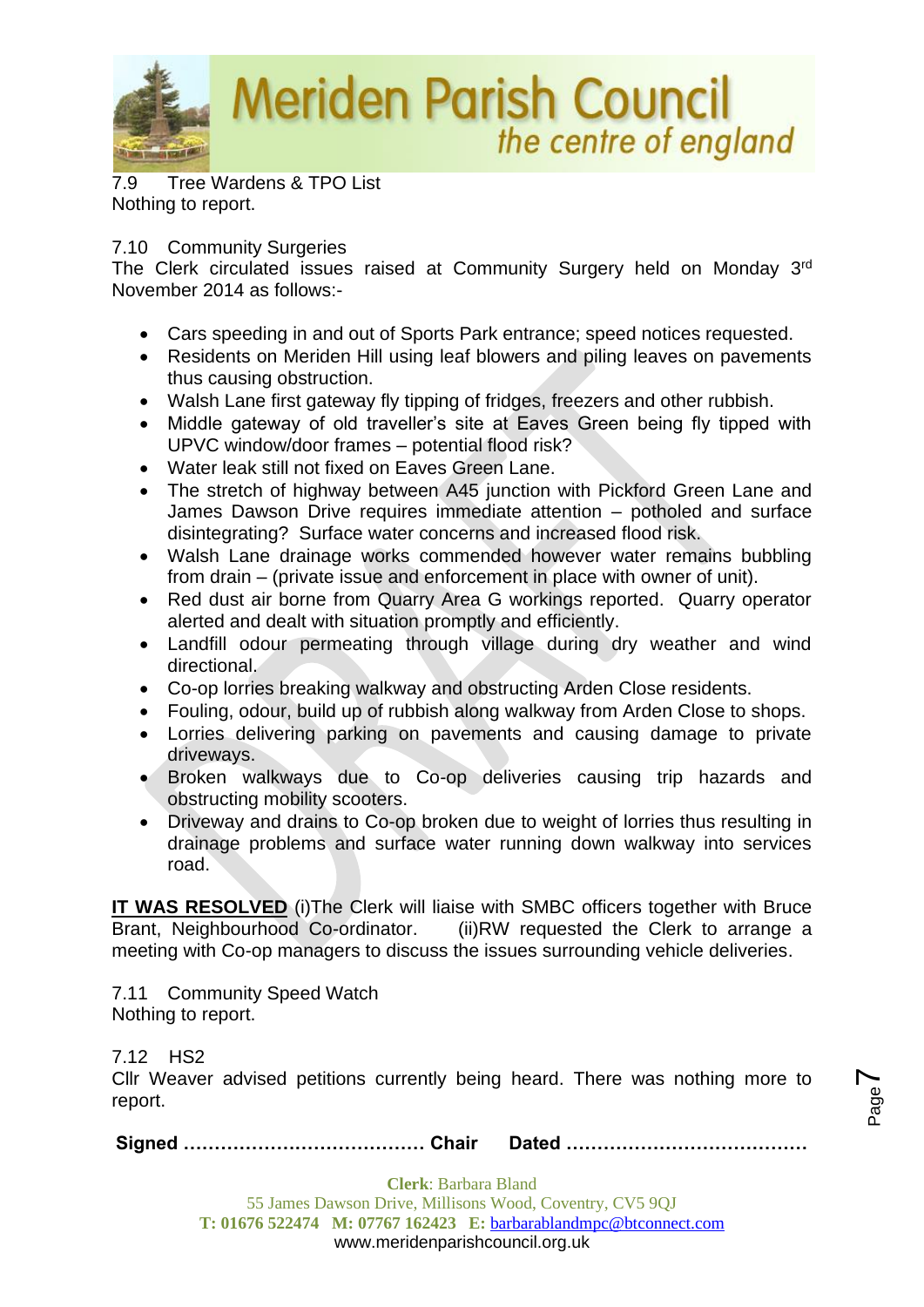

7.13Meriden Sports Park (quarterly summary only) The next summary report update will he January 2015.

## **8. Clerk's Report**

The Clerk circulated Clerk's Actions to Members; there were no questions.

## **9. District and Ward Councillor Reports**

Nothing to report as there were no District Councillors in attendance.

## **10. Correspondence & Communication**

The Clerk had circulated information electronically to Members, with the exception of Conservation Committee letter presented this evening. RW is Member representative on Conservation Committee and a meeting has been arranged regarding the demolition of locally historic listed buildings at St Philip's Church in Dorridge for 11<sup>th</sup> December that she cannot attend. Any Member available to attend please let the Clerk know. RW will send in her comments to be included on the night.

**IT WAS RESOLVED** Any Member available to attend please advise the Clerk.

## **11. Meriden Village Matters**

11.1 Library Update

This item has been covered by Mr Wayne Plant.

11.2 Historic Panel of buildings of interest to display on wall by Library This item is deferred.

## 11.3 Village Commemoration WW1

ML reported a successful and enjoyable trip to the Imperial War Museum; there were some technical problems with the WW1 exhibition upon arrival which gave opportunity for some people to visit the Tower of London to see the Poppies. The next trip will be in the spring 2015 to The National Memorial Arboretum, Staffordshire.

ML wished to publicly and formally thank Mrs Debbie Barber for her wonderful cross stitched and framed tapestry in commemoration of WW1 gifted to the village of Meriden. This tapestry will be doing a "road show" having been on display at Meriden School and moving to the Library and Village Hall for residents to enjoy, before a final "home" is found.

**IT WAS RESOLVED** A letter of thanks on behalf of the Village of Meriden to be written to Mrs Barber for her generous WW1 Commemorative gift.

**Signed ………………………………… Chair Dated …………………………………**

Page  $\infty$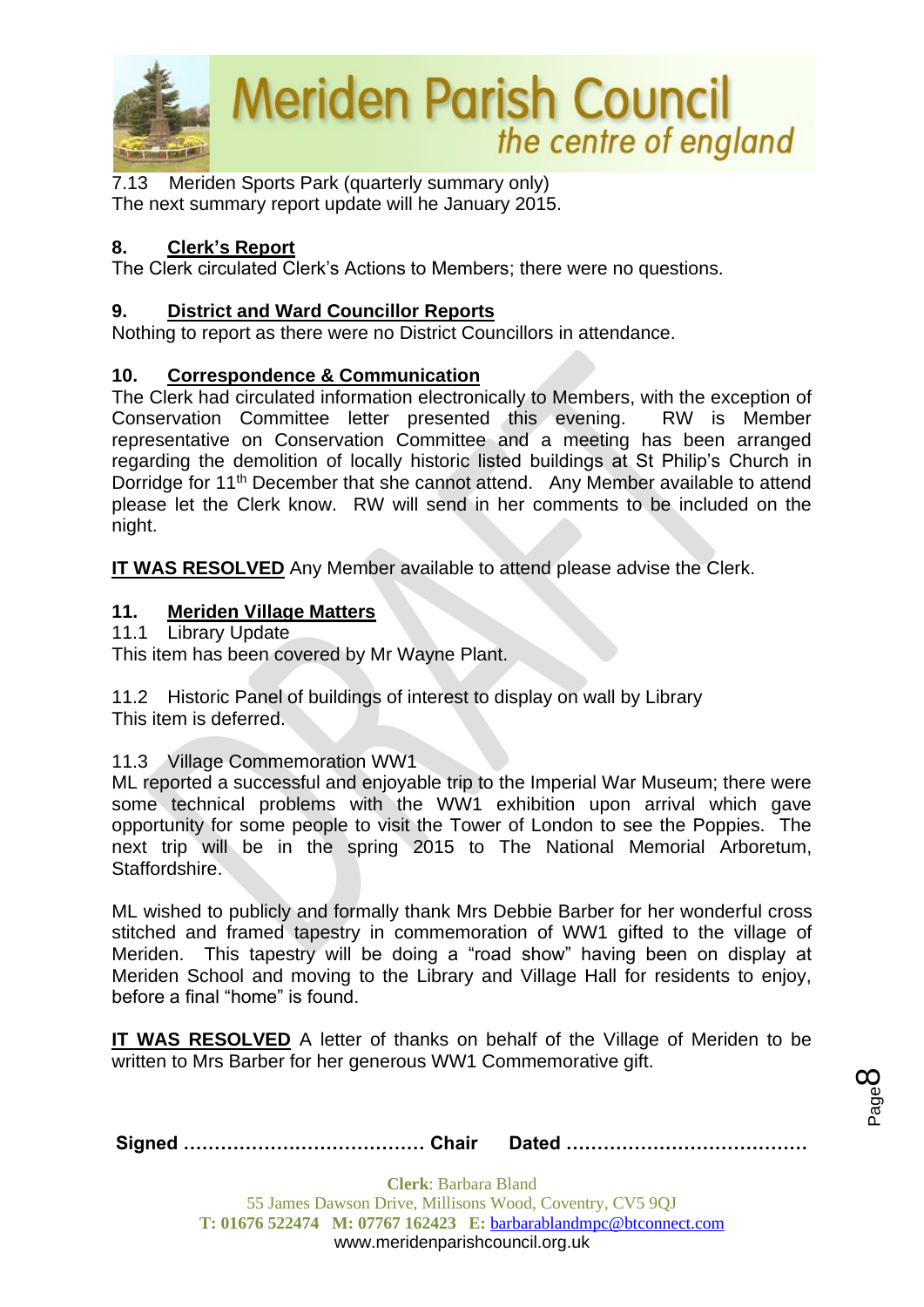

11.4 Meriden Gate Nothing to report.

## 11.4(i)Overage

The Clerk reported that arranging a meeting to discuss overage is not considered relevant by SMBC officers and a request is received for Members to approve overage at 65/35% split between SMBC and Parish Council; the Parish Council to agree receipt of £37,622.00.

Members agreed that a meeting to discuss outstanding snagging issues be arranged outside of overage settlement and therefore approved the overage sum to be paid to Meriden Parish Council as £37,622.00.

**IT WAS RESOLVED** Members approved the sum of £37,622.00 to be paid to Meriden Parish Council. The Clerk will liaise with David Waterson regarding outstanding snagging.

#### 11.4(ii)Freehold Transfer

ML reported that further to the Parish Council's meeting with Nick Page, CEO of SMBC, the Council's solicitors have been instructed to prepare transfer documents and will be in contact with Parish Council solicitors. There will be an advertisement under section 123 of the Local Government Act 1972 (disposal of open space) before a transfer is completed. However this matter is now in process.

**IT WAS RESOLVED** The Clerk will liaise with SMBC officers to effect transfer.

## 11.5 Taylor Wimpey & Associated S106 Works

The Clerk continues to liaise with highways officers regarding the re-siting of bus stop, dog bin and litter bin, supply and installation of new bus stop, filling in of lay-by, new tactile paving and dropped curbs for inclusive access at bus stops.

**IT WAS RESOLVED** The Clerk will continue to liaise with highways officers for the conclusion of this work.

#### 11.6 Highways Update

ML reported and updated attendees with the following received from Ed Bradford, Highways Services:-

"Following on from the successful residents meeting held on Thursday 20th November 2014, please find below a summary of the discussions held with the residents and wider issues raised.

• **Drainage Works:** Due to the extent of the drainage scheme proposed previously by Neal Thomas, the works have been broken up into 3 phases: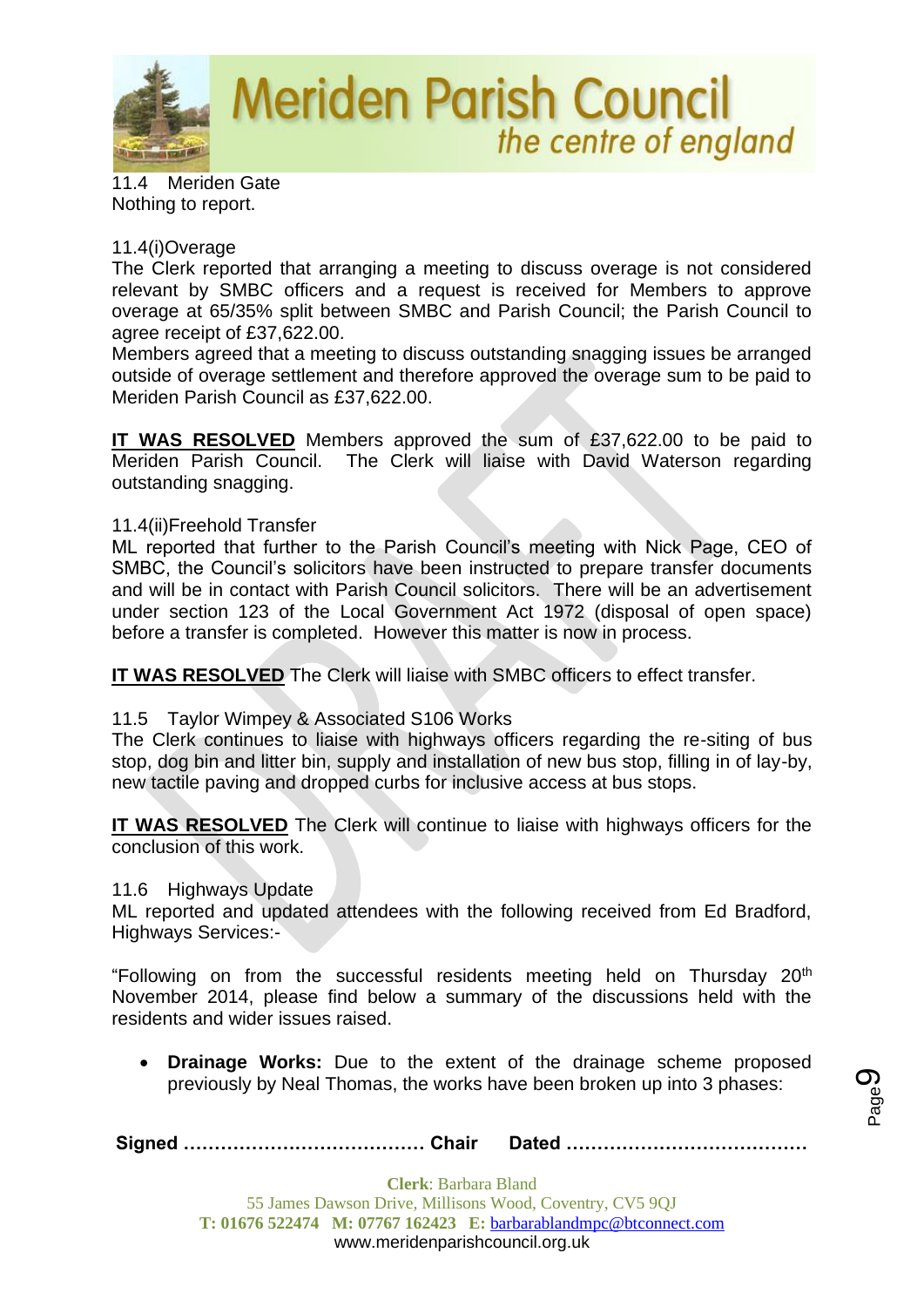

- o **1. De-culverting at the rear of Meriden Pond –** Completed November 2014
- o **2. Trash-screen and channel alterations at the side of 175 Main Road** – Exact date to be confirmed but the work is being planned for this financial year (which runs until the end of March 2015). The work requires some consideration to how the trash screen can be maintained from the public highway, which would be the optimal solution. This may require a change to the existing bus stop located outside 175 Main Road. We are currently awaiting design options and quotes for a trash screen to protect the culvert and we will provide you with more information in due course.
- o **3. Old Road culvert replacement –** Due to the scale and cost, this work is proposed for 2015/16 financial year. Date to be finalised.
- **Meriden duck pond:**
	- o Investigation of unknown manhole in duck-pond area to undertaken once the drainage team have their camera equipment.
	- o Consideration of provision of hedgerow or vegetative barrier on the edge of the pond to prevent people from walking into the pond in the dark – particularly around the area recently de-culverted.
	- o Removal of fallen vegetation in area
- **Bus Stop near war memorial:**
	- o Due to the partial collapse of the retaining wall in the watercourse behind the bus stop here, a possibility may be to relocate the bus stop to prevent a repeat of this.
- **Other/minor drainage issues:**
	- o Guttering above the butchers
	- o Gully covered over in service area to the rear of the Co-Op
	- Cleansing of the alleyway between Arden Close and Main Road
	- o STW foul sewer leakage/flooding (on-going discussion with STW)."

**IT WAS RESOLVED** The Clerk will continue to monitor progress with Highways Officers.

## 11.7 Land Registry & Ownership

The Clerk reported that the copse remains an ongoing process as neither Packington Estate nor SMBC can prove ownership, therefore it is not theirs to gift to the Parish Council. The Clerk advised that she is to see a Solicitor specialising in land title ownership to explore (i) possessory title and (ii) historic public right of way.

**IT WAS RESOVED** The Clerk would follow up with legal advice and report at next meeting.

11.8 Public Convenience Site Transfer

**Signed ………………………………… Chair Dated …………………………………**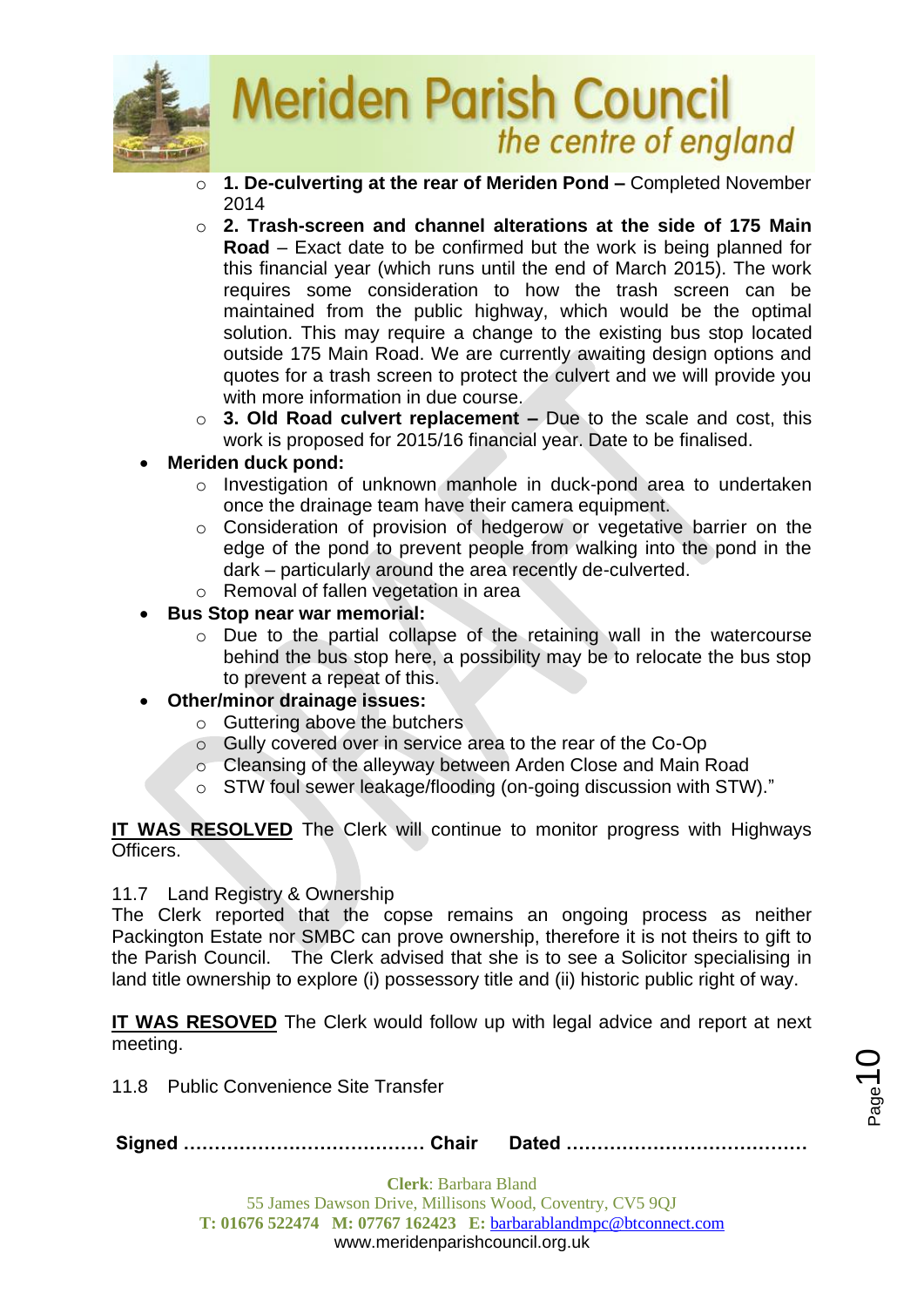

RW advised that this matter is long outstanding and provided some history; that the site was transferred to the Parish Council when the public conveniences remained open with the condition that any closure would result in the transfer of site back to SMBC. When the conveniences were closed, after public consultation and taking the majority view into account, SMBC agreed to make a 50% contribution to the cost of demolition together with 50% of the legal fee for transfer of site to SMBC. Wright Hassall have now written to the Clerk expressing their desire to conclude this transfer on behalf of SMBC; however due to the length of time taken and no maintenance to the site, the Parish Council secured sponsorship and donations to make over the site now named Memorial Approach and dedicated with the living memorial poppy awarded Best WW1 Commemorative Poppy for Solihull Neighbourhoods in Bloom 2014.

The suggestion of not transferring the site due to the work undertaken by the Parish Council was expressed; however there are highways services that will need to be maintained. RW is to follow up with Mike Swallow, Strategic Land Director for SMBC, regarding the transfer and future ownership of site.

**IT WAS RESOLVED** RW will contact Mike Swallow for advice and will conclude with Clerk and Wright Hassall legal team.

## **12. Parish Council Newsletter** Editorial Committee

Nothing to report.

## **13. Neighbourhood Planning**

RW advised the process continues and this item had been covered by Sarah James.

**IT WAS RESOLVED** Cllr Lee, Cllr Weaver and the Clerk will continue to work through the process.

## **14. Planning Matters**

14.1 To receive update and status on Planning Applications

| <b>Planning Application No.</b> | <b>Site</b>                           | <b>Proposal</b>                                                                                                                                   |
|---------------------------------|---------------------------------------|---------------------------------------------------------------------------------------------------------------------------------------------------|
| 2014/2026 NEW                   | Land at Becks Lane,<br><b>Meriden</b> | Remove condition no.14 on<br>plannin permission<br>2013/1624 to provide a<br>hedgerow link from the site<br>to the woodland area to the<br>north. |
| 2014/1971 NEW                   | Arden Vale, Showell<br>Lane, Meriden  | Variation of condition no.9<br>attached to planning<br>permission 2004/1038.                                                                      |

**Signed ………………………………… Chair Dated …………………………………**

Page<sup>1</sup>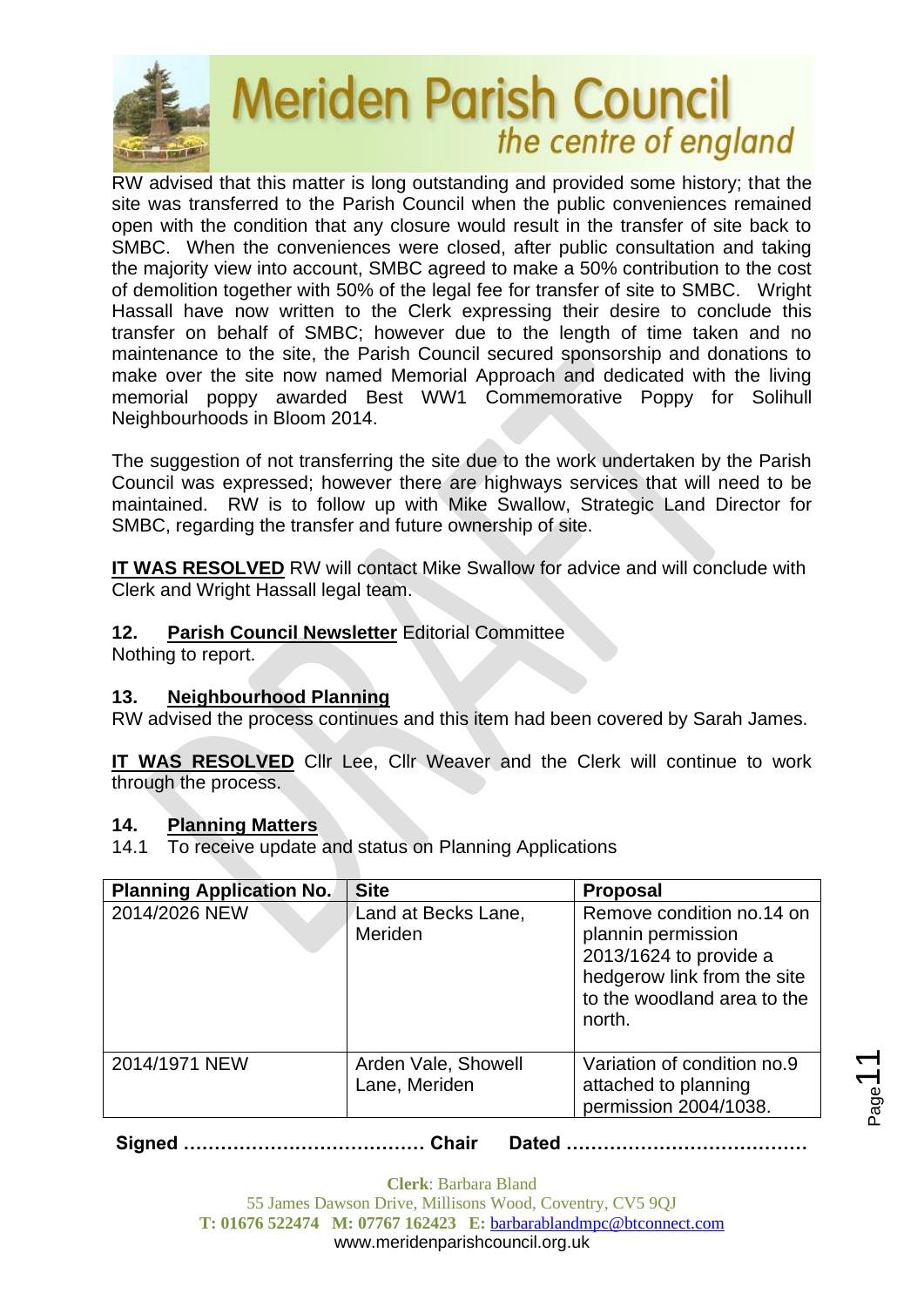

| 2014/2025 NEW                                        | <b>Highfield House, Leys</b><br>Lane, Meriden           | Change of use of an<br>agricultural building to one<br>residential dwelling.                                                                       |
|------------------------------------------------------|---------------------------------------------------------|----------------------------------------------------------------------------------------------------------------------------------------------------|
| 2014/1970 NEW                                        | Arden Vale, Showell<br>Lane, Meriden                    | Single storey single<br>extension for new entrance<br>& two storey rear extension<br>to form additional day<br>space on ground and first<br>floor. |
| 2014/2013 NEW                                        | <b>Couchmans Farm</b><br>Harvest Hill Lane,<br>Allesley | Erection of replacement<br>dwelling.                                                                                                               |
| 2014/1559 Full Plans<br>Approval                     | Hollyberry Cottage,<br><b>Harvest Hill Lane</b>         | Change of use to land to<br>keep horses and the<br>permanent provision of<br>stables.                                                              |
| 2014/865 Waiting                                     | The Wain House<br><b>Main Road Meriden</b>              | Erect a glass room.                                                                                                                                |
| 2014/1072 Waiting                                    | The Wain House<br><b>Main Road Meriden</b>              | Listed building consent for<br>a glass room.                                                                                                       |
| 2013/994 Full Plans<br>Refusal dismissed<br>22-10-14 | Pertemps Group Limited,<br><b>Meriden Hall</b>          | New office building with<br>basement parking on site of<br>existing car park.                                                                      |

Please note "Listed Building" Planning Application has been given "Listed Building Extension Approval" for Pertemps Planning Application 2014/1117.

A question was raised about the Arden Vale refurbishment and the change of conditions relevant to previous planning applications. The Clerk was requested to contact SMBC Clinical Commissioning and Planning Teams. To date the Parish Council has only received Neighbour and Parish Notifications.

**IT WAS RESOLVED** The Clerk will contact SMBC Commissioning and Planning Teams for update on Arden Vale future.

14.2 Proposed Development of Old Garage and Caravan Storage Site The Clerk had met with Mr Raj Singh-Dhanda who advised plans had been revised in accordance with Parish Council consultation. Therefore he would be submitting planning application to SMBC.

**IT WAS RESOLVED** The Developer will continue to work with the Parish Council and Planning Officers to achieve a mutually beneficial development for the community.

**Signed ………………………………… Chair Dated …………………………………**